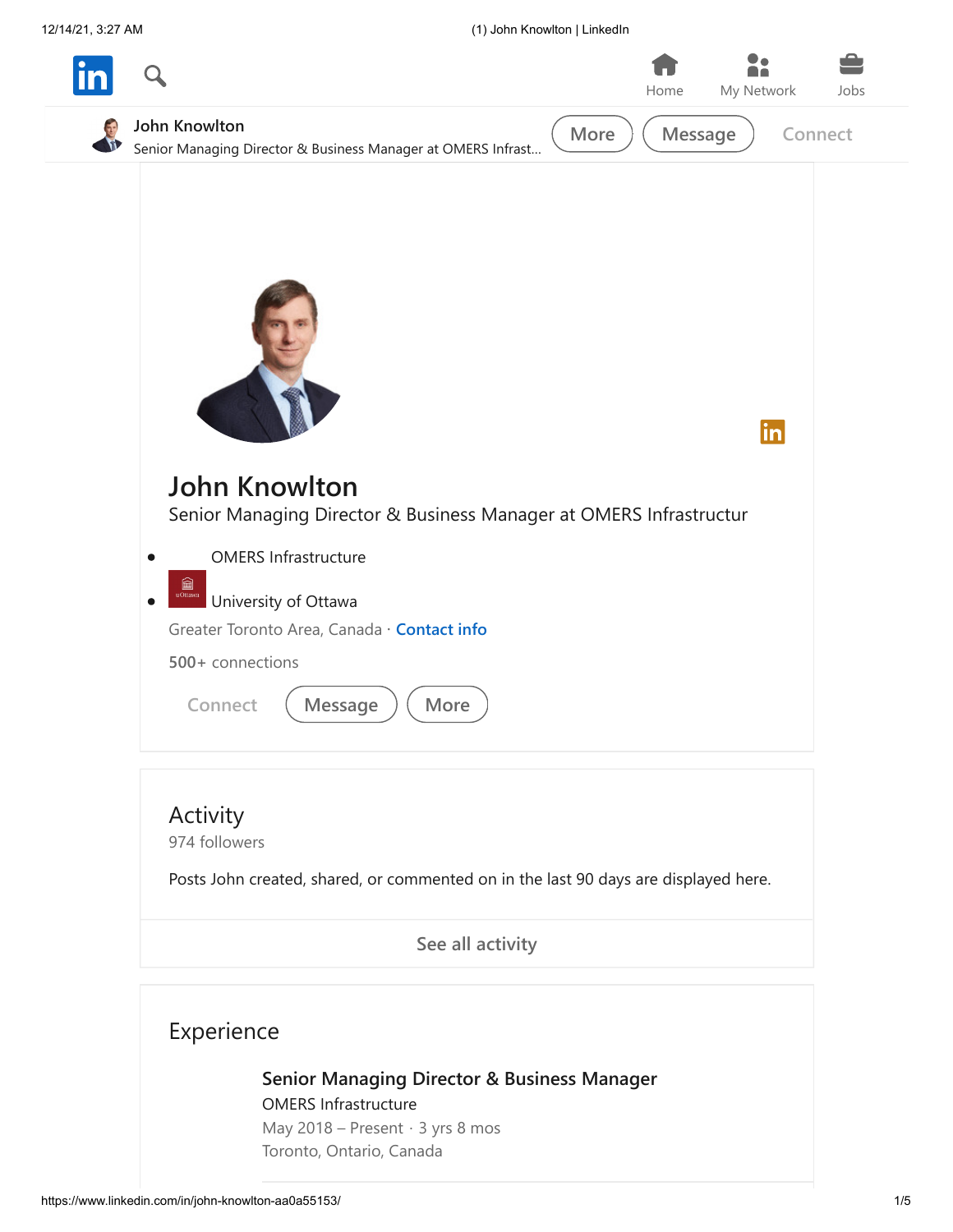|                       | My Network<br>Home<br>Jobs                                                                                                                                 |
|-----------------------|------------------------------------------------------------------------------------------------------------------------------------------------------------|
| John Knowlton         | More<br><b>Message</b><br>Connect<br>Senior Managing Director & Business Manager at OMERS Infrast                                                          |
| LifeLabs <sup>®</sup> | <b>Board Member</b><br>LifeLabs Medical Laboratory Services<br>Jun 2010 - Mar 2018 · 7 yrs 10 mos<br>Toronto, Canada Area<br>Chair of Board from 2011-2016 |
| <b>TERANE</b>         | <b>Board Member</b><br>Teranet Inc.<br>Jun 2008 - Jun 2016 · 8 yrs 1 mo<br>Toronto, Canada Area<br>Chair of the Board from 2008-2013                       |
|                       | <b>Executive Vice President</b><br>Borealis Infrastructure<br>Apr 2005 - Sep 2014 · 9 yrs 6 mos<br>Toronto, Canada Area                                    |
| Education             |                                                                                                                                                            |
| 圙<br>uOttawa          | <b>University of Ottawa</b><br>Master of Business Administration - MBA and Bachelor of Laws -<br><b>LLB</b><br>$1988 - 1992$<br>Joint MBA/LLB Program      |
| vesterr               | <b>Western University</b><br>Bachelor of Arts (Honours) - BA, Economics, Gold Medalist<br>$1983 - 1987$                                                    |
| Interests             |                                                                                                                                                            |
|                       | University of Ottawa<br><b>Western University</b><br>圙<br>256,824 followers<br>209,065 followers<br>⊔Ottawa                                                |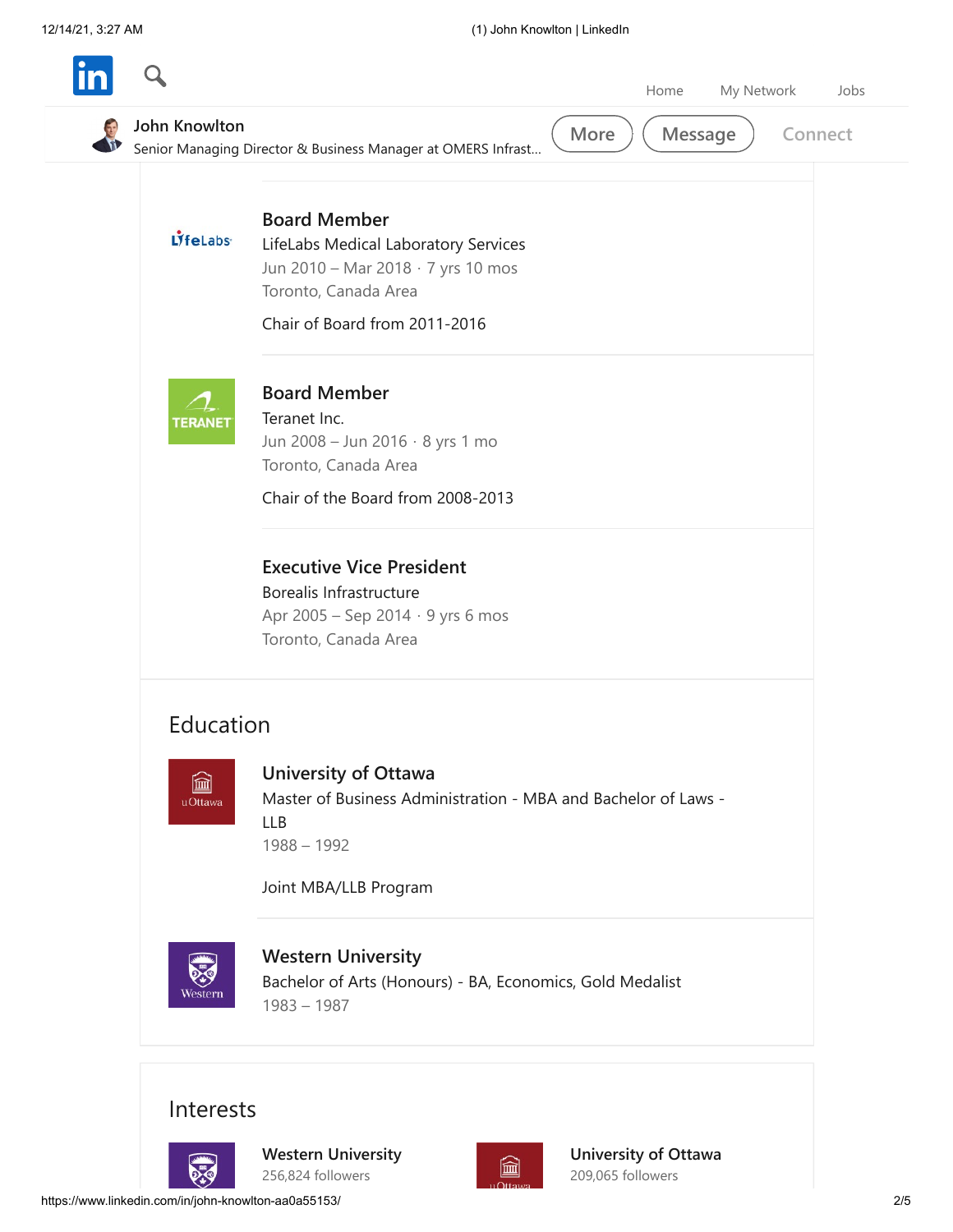

**Connect**



**Tom Frazier** • 3rd+ [Managing Director at OMERS](https://www.linkedin.com/in/tom-frazier-774239/)

**Connect**



**Séverine Billy** • 3rd+ [Associate Director at OMERS Infrastructure](https://www.linkedin.com/in/s%C3%A9verine-billy-59b5b636/)



**Connect**



**Anton Kobzev** • 3rd+ [Associate Director at OMERS Infrastructure](https://www.linkedin.com/in/anton-kobzev-b7b38517/)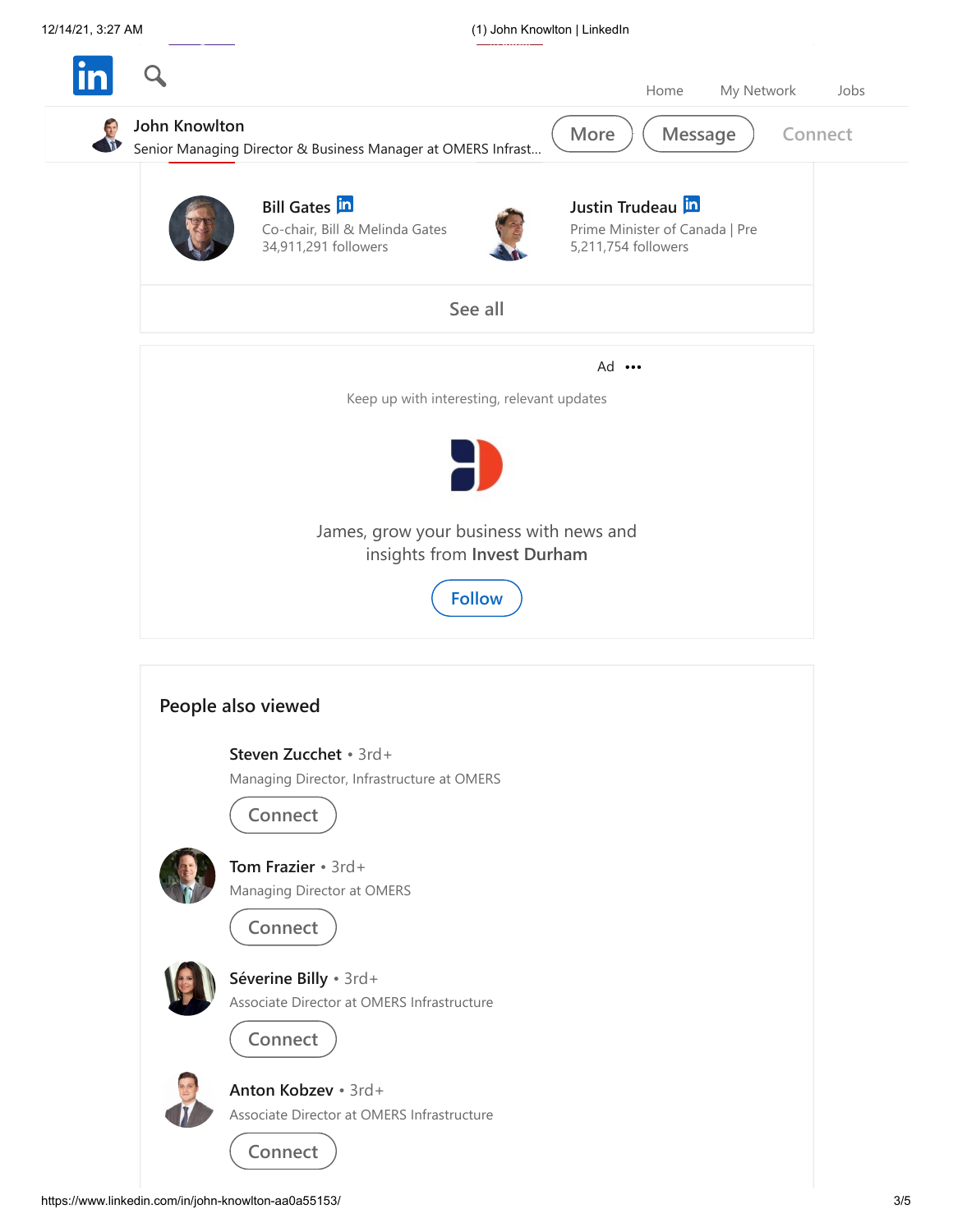| Senior Managing Director & Business Manager at OMERS Infrast                                                                           |
|----------------------------------------------------------------------------------------------------------------------------------------|
| Show more $\sim$                                                                                                                       |
| People you may know                                                                                                                    |
| Kanwar Abhay singh<br>Graders, loaders, passenger hoist, tower cranes, TBM, Crawlers<br>Connect                                        |
| Lori Farley<br>Co-founder Impact Calgary & INTONOVUS Canada & Partner Great Products&Services &<br>Principal umewe Projects&Consulting |
| Connect<br><b>Ryan Bell</b><br>Owner/President at AKFIT Fitness Specialty Store<br>Connect                                             |
| Tapasya Menon<br>Student at University of British Columbia   Faculty of Management<br>Connect                                          |
| <b>Carson Davies</b><br>Associate Lawyer at Waterstone Law Group LLP<br>Connect                                                        |
| Show more $\sim$                                                                                                                       |



**[Understanding Capital Markets](https://www.linkedin.com/learning/understanding-capital-markets?courseClaim=AQHdY49zUVksVAAAAX24sdY9zB7UEfE-gmpKXlS5X3C_MSWJSaP74x1rHH_Wf9M69LyWz6DUn9cNpnGOWmp6qdjg8ZXUHvwAReMKtImdN55q5f0XniGKoO34yoegE2h9ESetlK3ZWJzRd_F7wHf3N6nVM8VCg2amX-YQbvpJO2AgsPWmtW6YuUDC-TnzmrcQtJrbdqd7JVbst2eGL4YjwHoHBWwtMbXG4Z1JYiZdkR0Ca9l-9lGv3VFD_qPzk81pd6vcKcGzWCcdbjnQFaNkk07ouXpfEym4z9-aj80-ryGphCcz7OMiaURKu7S_6cVsMvfTHoXidAT11ei7gPYCoxW-3flANN02RPO-BGigQ826VgeYDiQQjwi50xgl7pwZBbyUX52RjljD0jVuILx73b7D2NrByf7RtpIJVn8v9_cmRQDbD6bc3HwmvuR0krkUsEy6po-tRiOoec9FsxjZ6DZe4aSP-sXH2GbFzyWr80FMzAfcQHDPXdZoY58TG_UYjJC8haYjp2wkp8-WwhdCafvNAq7-fv4WGzFORRcqyd09LUE0kNSHiSl1KeuZxhSQ33E5o0SbsyHAJvP30db2lPTAwvDJphxfivOJ3XaFl1CXHcKApDhX7JZRFWIhV5AlVNnBbx7fMIEKfGOzgMI6Jiu8Jeuy-Kz34wqypoZL3S5YCjZ5FX5hznjEq7IBA1EQcoPd&isLearningSubscriber=false&trk=profileNonSelf_d_flagship3_profile_view_base_learningFeedm015_5043070_learning)**



**[Financial Modeling Foundations](https://www.linkedin.com/learning/financial-modeling-foundations?isLearningSubscriber=false&trk=profileNonSelf_d_flagship3_profile_view_base_learningFeedm015_697709_learning)**